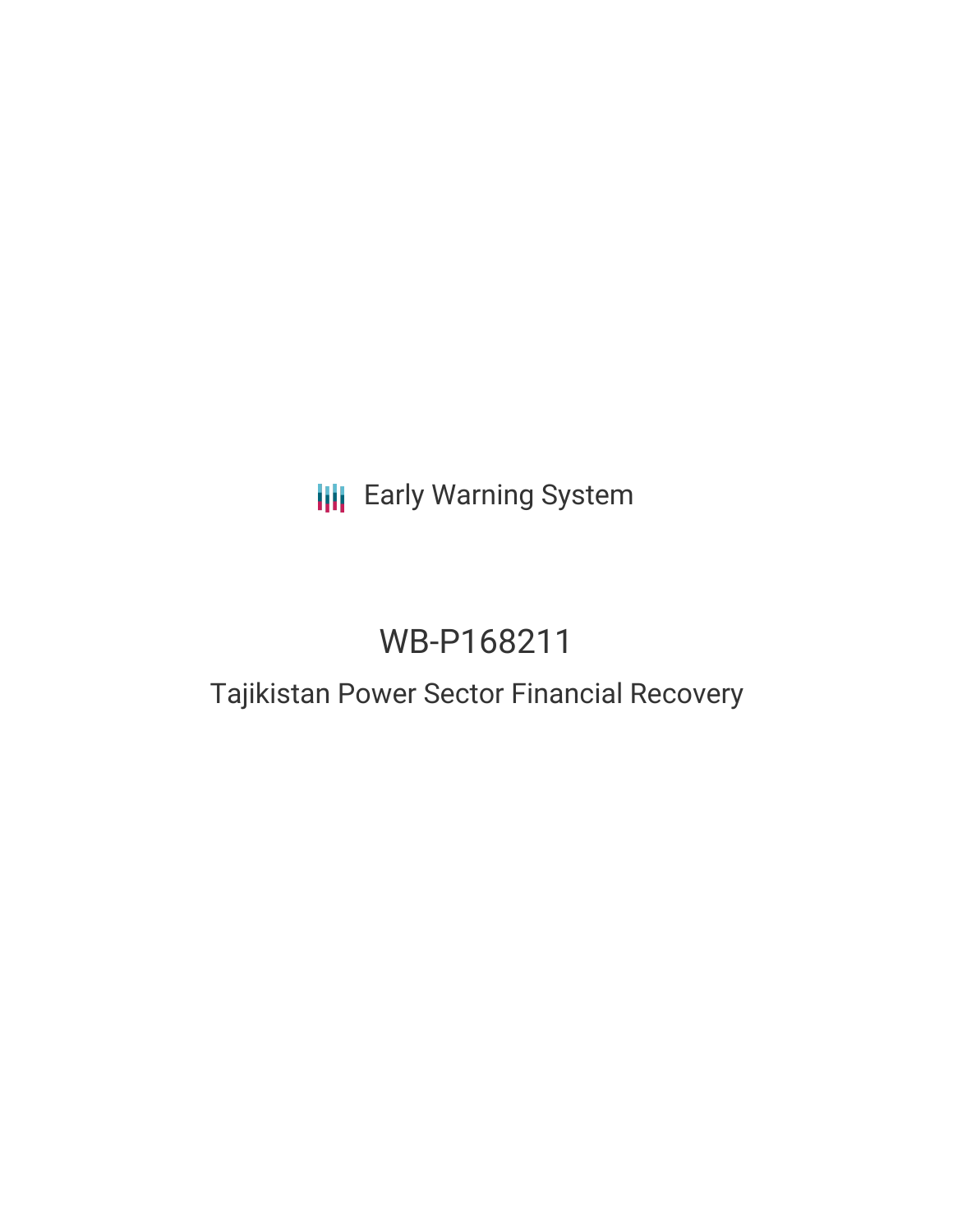

### **Quick Facts**

| <b>Countries</b>               | Tajikistan                 |
|--------------------------------|----------------------------|
| <b>Financial Institutions</b>  | World Bank (WB)            |
| <b>Status</b>                  | Proposed                   |
| <b>Bank Risk Rating</b>        | U                          |
| <b>Voting Date</b>             | 2019-06-20                 |
| <b>Borrower</b>                | Government of Tajikistan   |
| <b>Sectors</b>                 | Energy, Law and Government |
| <b>Investment Type(s)</b>      | Loan                       |
| <b>Investment Amount (USD)</b> | \$116.00 million           |
| <b>Project Cost (USD)</b>      | \$258,04 million           |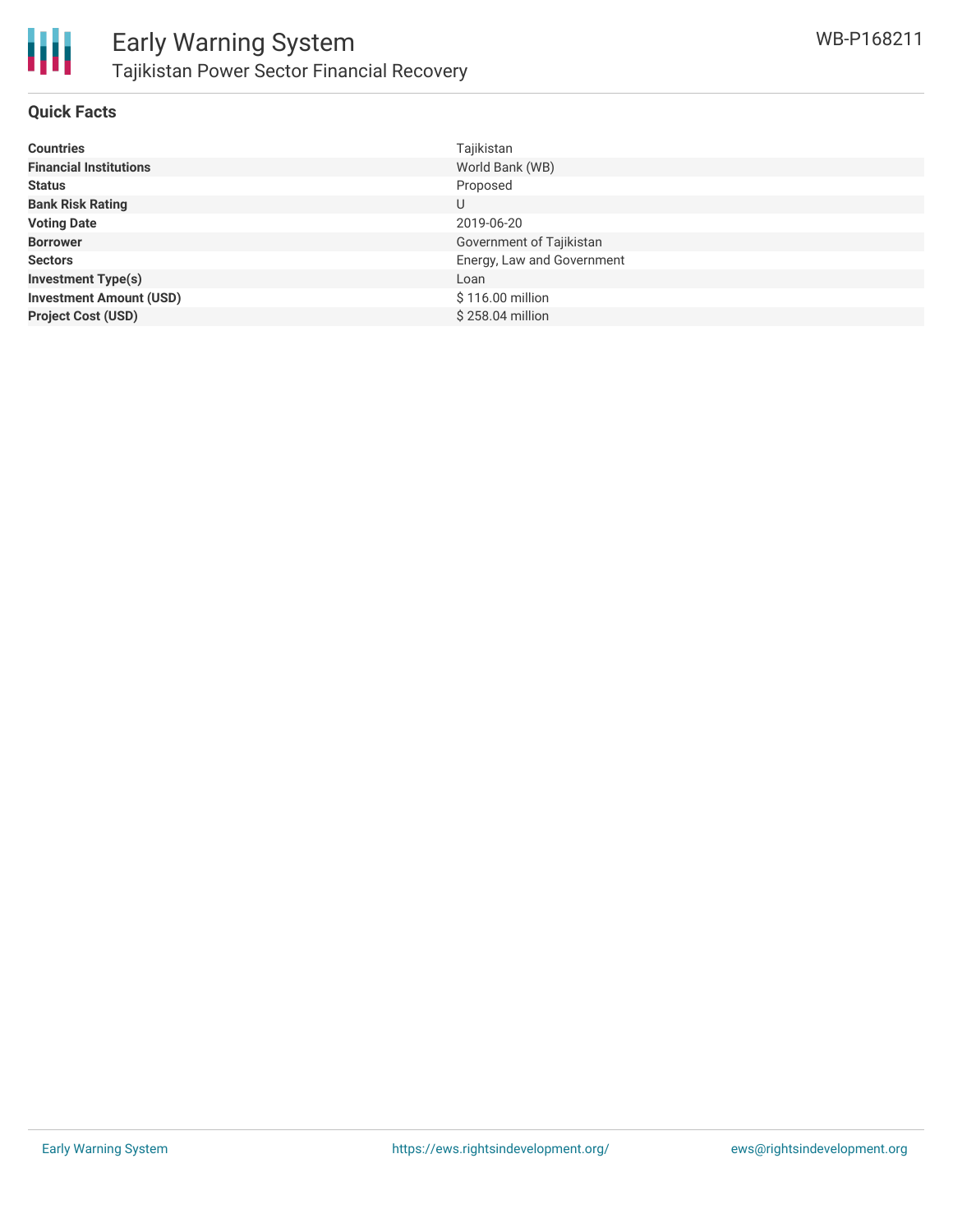

### **Project Description**

According to Bank documents, this project aims to improve the financial viability of the power sector in Tajikistan, and to increase the reliability of electricity supply. Project components include adopting new electricity tariff methodology, restructuring the debt of state-owned Barqi Tojik, and rehabilitating and upgrading works at Barqi Tojik's electricity distribution networks.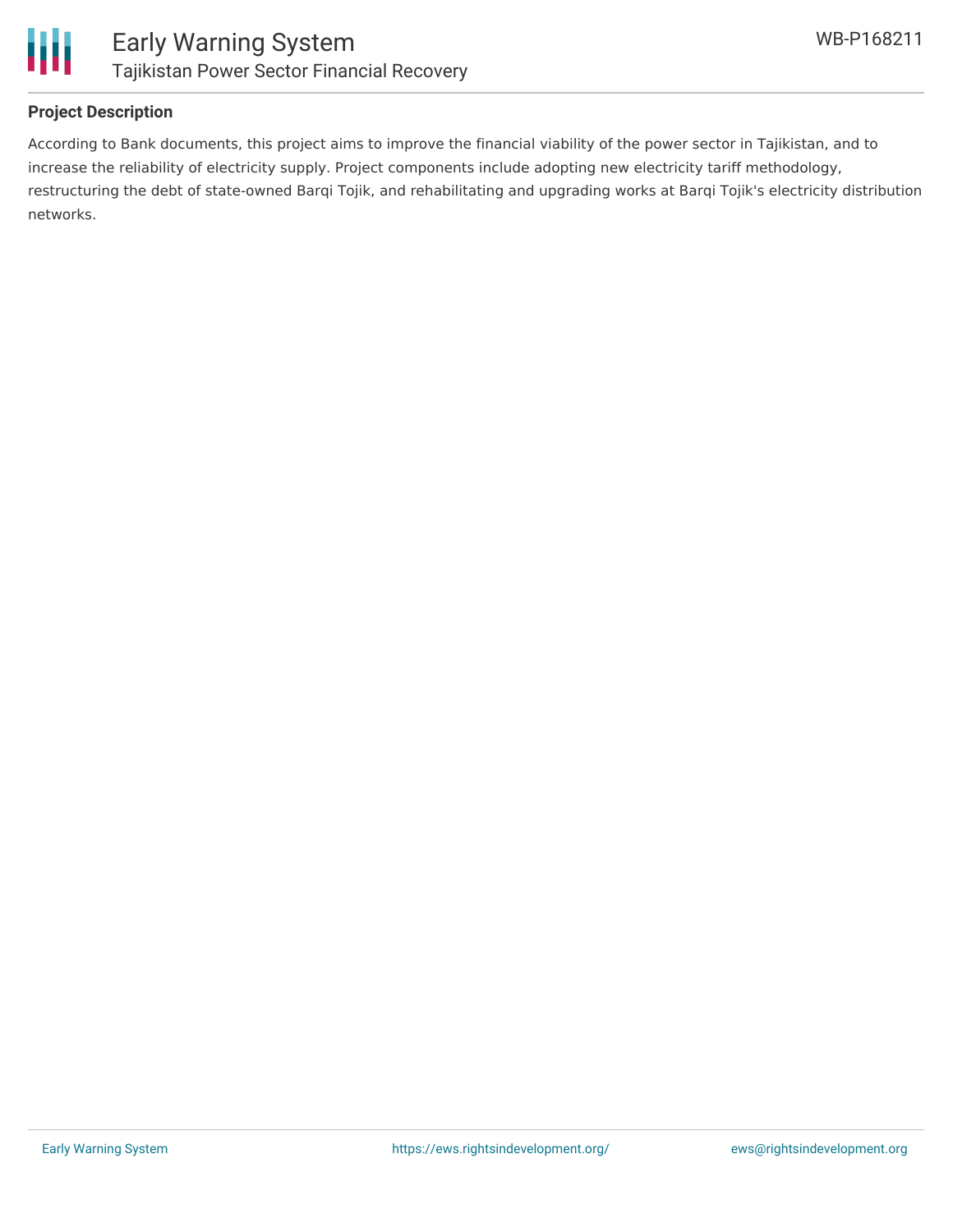

### **Investment Description**

World Bank (WB)

This project is part of the Program-for-Results Financing. The total cost of the Tajik government's program is US\$608 million.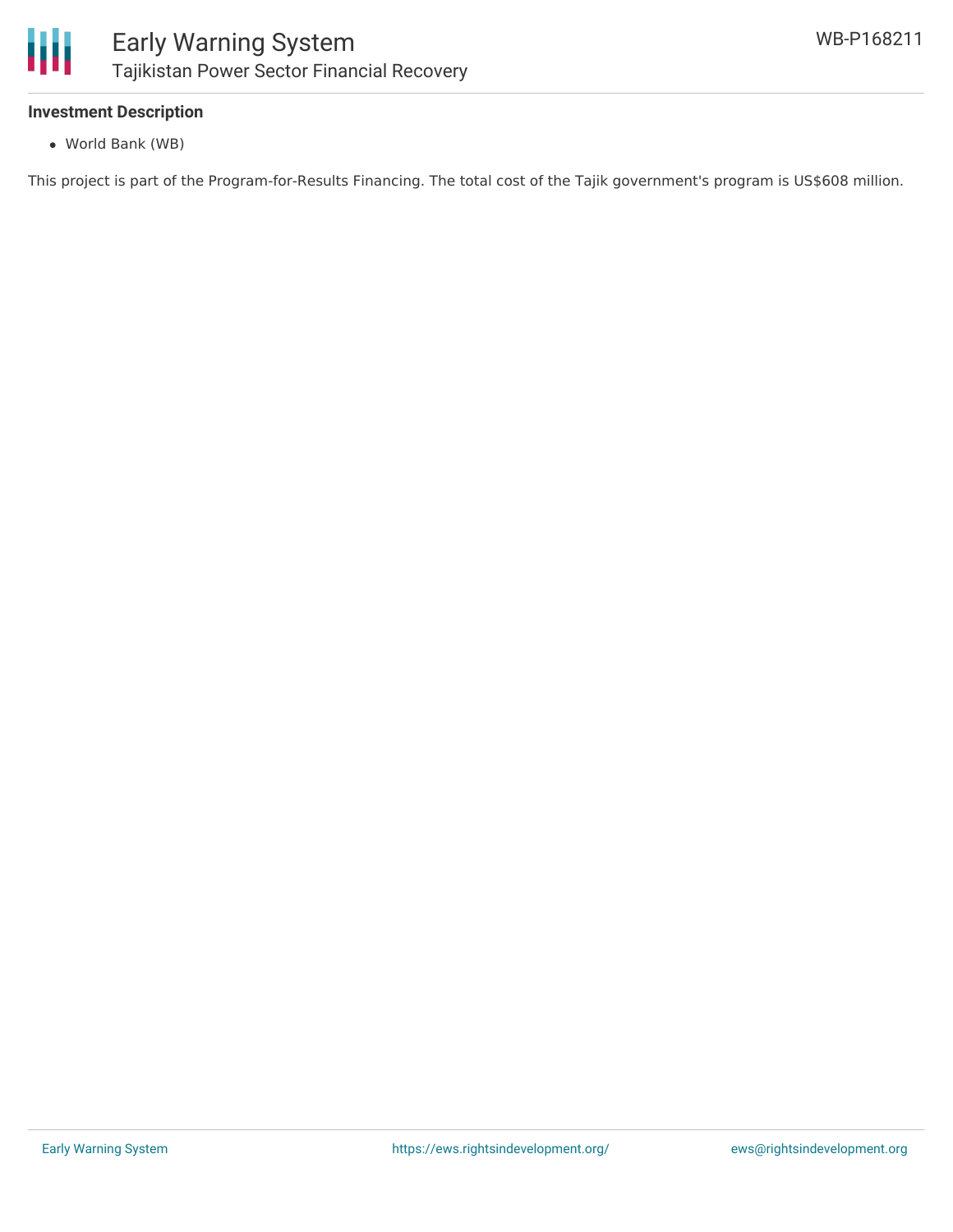

## Early Warning System

Tajikistan Power Sector Financial Recovery

| <b>Private Actor 1</b> | <b>Private Actor</b><br>Role | <b>Private Actor</b><br>Sector | <b>Relation</b> | <b>Private Actor 2</b> | <b>Private Actor</b><br>2 Role | <b>Private Actor</b><br>2 Sector |
|------------------------|------------------------------|--------------------------------|-----------------|------------------------|--------------------------------|----------------------------------|
|                        |                              | $\overline{\phantom{a}}$       |                 | OJSHC Bargi Tojik      | Client                         | $\sim$                           |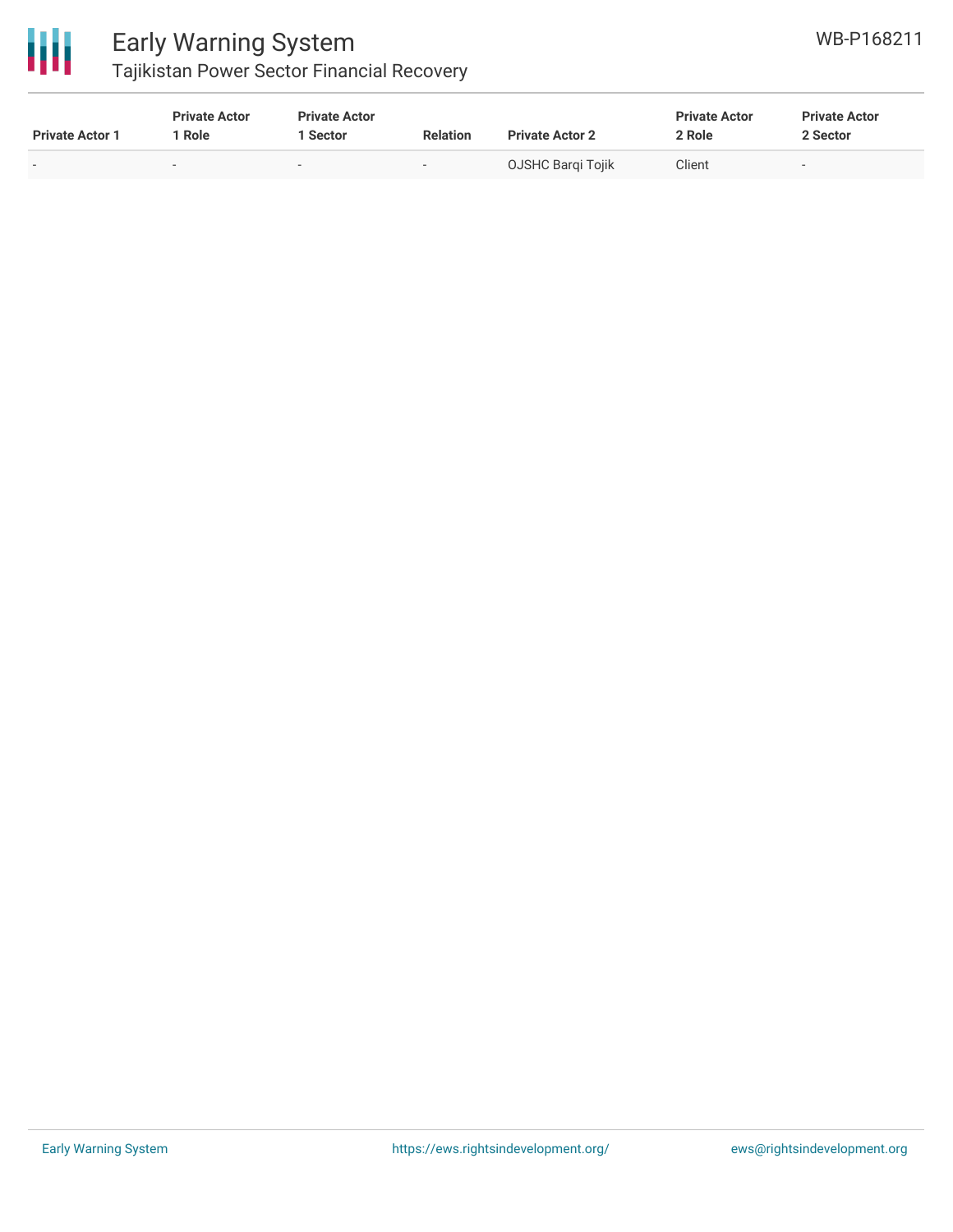

### **Contact Information**

Artur Kochnakyan Senior Energy Specialist, World Bank [akochnakyan@worldbank.org](mailto:akochnakyan@worldbank.org)

Takhmina Mukhamedova Senior Energy Specialist [tmukhamedova@worldbank.org](mailto:tmukhamedova@worldbank.org)

Faiziddin Qahhorzoda Minister, Ministry of Finance [minister@minfin.tj](mailto:minister@minfin.tj)

Mirzo Ismoilzoda Chairman, Barqi Tojik [barki\\_tojik@tajnet.com](mailto:barki_tojik@tajnet.com) Usmonali Usmonzoda Ministry of Energy and Water Resources [uusmonov@gmail.com](mailto:uusmonov@gmail.com)

#### **ACCOUNTABILITY MECHANISM OF WORLD BANK**

The World Bank Inspection Panel is the independent complaint mechanism and fact-finding body for people who believe they are likely to be, or have been, adversely affected by a World Bank-financed project. If you submit a complaint to the Inspection Panel, they may investigate to assess whether the World Bank is following its own policies and procedures for preventing harm to people or the environment. You can contact the Inspection Panel or submit a complaint by emailing ipanel@worldbank.org. You can learn more about the Inspection Panel and how to file a complaint at: <http://ewebapps.worldbank.org/apps/ip/Pages/Home.aspx>.